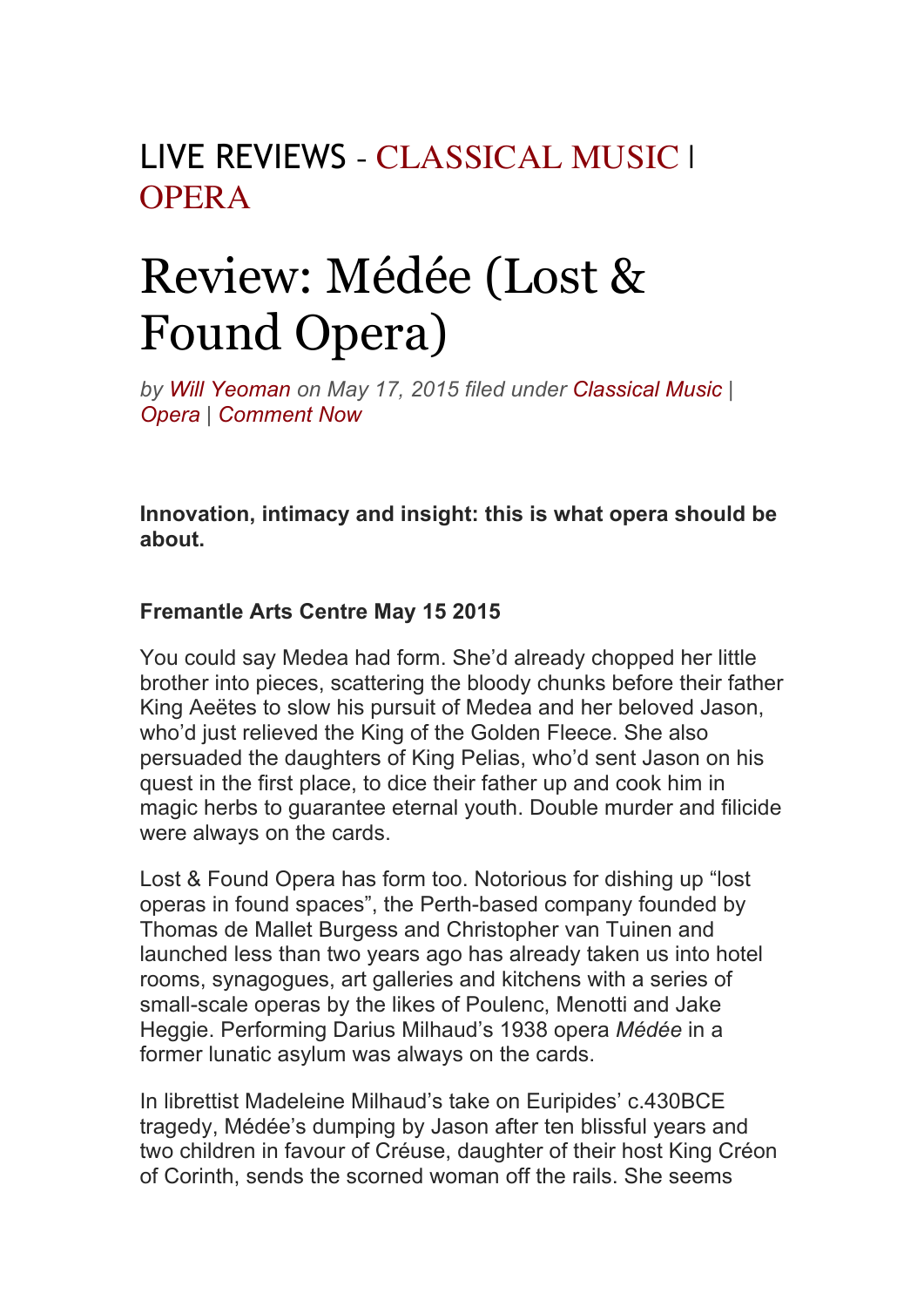finally to accept her banishment, assured by Créon and Jason of the welfare of her children, whom she must leave behind. Then she goes ahead and despatches both Créon and Créuse with a poisonous wedding gift unwittingly delivered by the children she subsequently slays, all to spite Jason. Happy families.

Yes, the story's a strong one. But the strength of this production lies less in the tale than in the telling. This is a seriously creepy experience, akin to finding yourself trapped inside somebody else's nightmare. If the little girl with the bird mask beckoning you to enter isn't enough of a hint, the heavy door slamming shut after the capacity audience of 50 have taken their seats in this dark, dank claustrophobic room with its loam-dressed floor and adjoining cell should do the trick. Not to mention the pale-faced servants lying inert beneath a dining table or sitting slumped in one corner, like mannequins threatening to spring to life in some surreal Chekovian drama.

Which, of course, they do, for they are the Chorus, sung with icy perfection throughout by Kris Bowtell, Bonnie de la Hunty and Amy Yarham. This in contrast to Ileana Rinaldi's despairing nurse, Simon Meadows' first furious then grief-stricken Créon, Katja Webb and Richard Symons' first insouciant then defeated Créuse and Jason, and Fiona McAndrew's unhinged Médée. All nearperfect, too, but with an incipient terror in their voices which grows and multiplies like a pestilence in lurching, staggered and staggering emotional crescendos until there is nothing left. Lights out.

The production is a triumph of design and direction. Matthew McVeigh's grunge and graffiti creates fissures in a dining room which can only be described as Bourgeois Grotesque. The small cell where the two girls – director Burgess and McAndrews' own two daughters Iseult and Beatrice – make of that what you will – contains a bath and more graffiti and is emblematic of the Underworld. Another room off to the other side of the stage houses the musicians: Musical Director Christopher van Tuinen on piano, Katie McKay on violin and viola and Ashley Smith on clarinet and bass clarinet. Holly Boyton's superb pseudo-Edwardian costumes with their echoes of straightjackets hint at the Fremantle Arts Centre's early history as an asylum.

For his part, De Mallet Burgess and van Tuinen have gone for